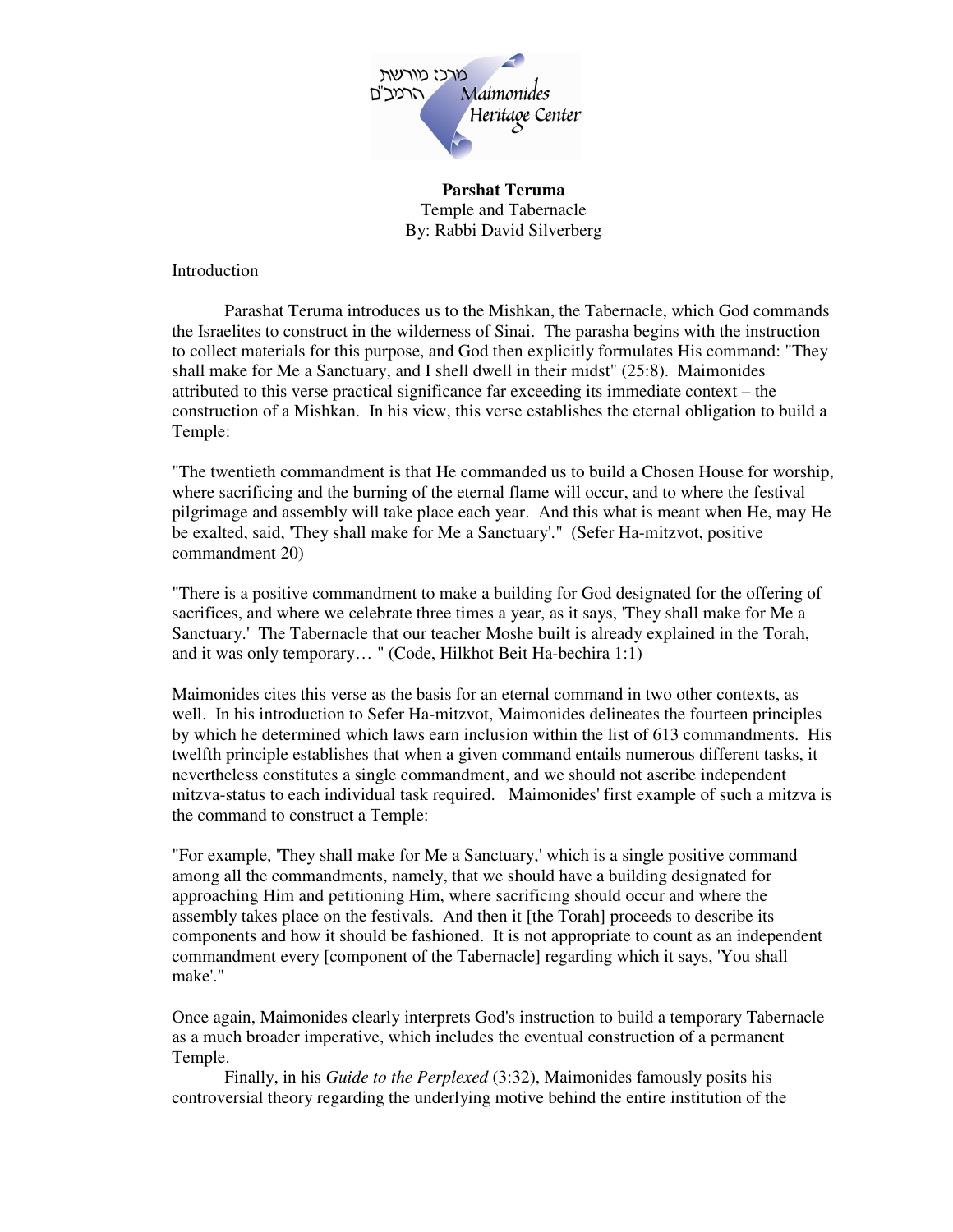

Temple and sacrificial worship. He contends that God instituted this mode of worship not because of its intrinsic value, but because it had become so widespread among the pagan religions that He could not have expected the Israelites to suddenly adopt a religious system without sacrificial rituals. Amidst this discussion, Maimonides writes:

"For this reason, God allowed these kinds of service to continue; He transferred to His service that which had formerly served as a worship of created beings, and of things imaginary and unreal, and commanded us to serve Him in the same manner; viz., to build unto Him a Temple; comp. 'And they shall make unto Me a Sanctuary'."

 As noted by Rabbi Yosef Karo, in his commentary, "Kessef Mishneh," Maimonides' position in this regard is not universally accepted. The Tosafist work, "Sefer Mitzvot Gadol" (known by its title's acrostic, "Semag"), cites a different verse as the basis for the eternal commandment to erect a Temple. Rather than citing the verse from Parashat Teruma, which seemingly refers only to the temporary Mishkan that served the Israelites until the permanent Temple's construction in King Shlomo's time, the Semag invokes a different verse, from the Book of Devarim (12:11). To appreciate the significance of this verse, we must read it in context; we will therefore cite it together with the preceding three verses:

"You shall not act at all as we now act here [in the wilderness], every man as he pleases, because you have not yet come to the allotted haven that the Lord your God is giving you. When you cross the Jordan and settle in the land that the Lord your God is allotting to you, and He grants you safety from all your enemies…there shall be the site that the Lord your God shall choose to establish His Name – there you shall bring all that I am commanding you… "

Moshe here tells the Israelites that once they enter the Land and achieve peace and security, they must establish one specific location for sacrificial worship. Unlike during their travels in the wilderness, where an individual could offer sacrifices "as he pleases," the nation must erect one "building" at "the site that the Lord…shall choose to establish His Name." This site will then become the exclusive location for sacrificial offerings.

 The advantage of the Semag's position over that of Maimonides is clear. In the verse here in Shemot, God commands the Israelites to construct a temporary Tabernacle, rather than a permanent Temple. It appears far more reasonable, then, to point to the verse in Devarim, which explicitly orders the establishment of a permanent site for worship, as the basis for the command to build a Temple. Why, then, did Maimonides choose specifically a verse dealing with the temporary Mishkan as the source for the command to construct a permanent Temple?

 We will attempt to explain Maimonides' position on three levels: 1) by drawing evidence from earlier sources; 2) by examining the relationship between the Tabernacle and the Temple; 3) by assessing the central function and nature of the Temple in Maimonides' thought.

## Evidence From Earlier Sources

 At least two early rabbinic sources indicate that the instructions concerning the Mishkan apply, at least to some extent, to the permanent Temple. The Talmud (Shavuot 15a) infers this notion from the verse that immediately follows the command to "make Me a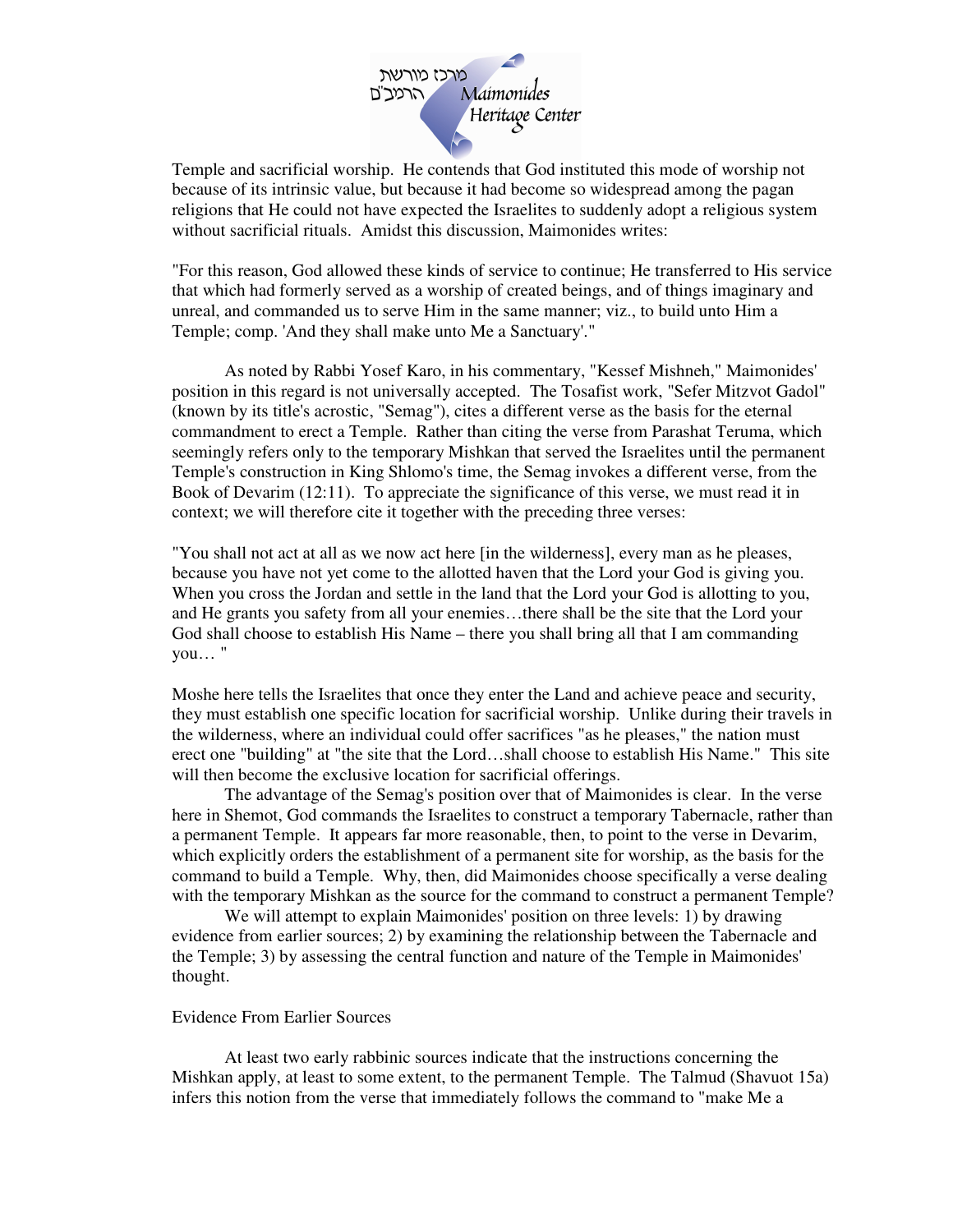

Sanctuary": "Exactly as I show you – the pattern of the Mishkan and the pattern of all its furnishings – so shall you make it" (25:9). According to the Talmud, the otherwise superfluous, concluding clause, "so shall so you make it" should be interpreted as extending the laws of the Mishkan to future generations. On this basis, the Rabbis concluded that the Jewish people can expand the physical boundaries of the Temple's courtyard and the city of Jerusalem, and confer upon the newly included territory the Temple's or city's status of sanctity, only under conditions resembling those of the Israelites in the wilderness. Namely, just as the Mishkan was constructed and infused with holiness under the auspices of a king and prophet (Moshe), so must these conditions be present for the conferral of sacred status upon new territory. Thus, the Rabbis viewed the construction of the Mishkan as establishing a precedent for the future construction of the permanent Temple. This would perhaps lend support to Maimonides' position, that the command to build a Mishkan includes the command to erect a permanent Temple at some point in the future.

 We should note that the exact parameters of this provision are subject to debate. Rashi, in his commentary to this verse, cites the Talmud's comment and claims that the Temple's furnishings must resemble those of the Mishkan. As Nachmanides notes, however, the copper altar build by King Shlomo for the First Temple was considerably larger that the copper altar in the Mishkan. (Several different approaches have been taken to resolve this difficulty against Rashi's view; see the commentary of Rabbi Eiyahu Mizrachi, Maharal's "Gur Aryeh," and Rabbi Chayim Ben Atar's "Or Ha-chayim.") In any event, Rashi's contention underscores the point that the Temple is seen as the continuation of the Mishkan; the instructions concerning the latter thus naturally apply to the former, as well.

 More compelling evidence to Maimonides' view appears in the Sifrei (a mainly halakhic work on the Books of Bamidbar and Devarim, from the Mishnaic period). The context of the Sifrei's discussion is God's instruction to Moshe to appoint seventy men to serve under him as national leaders: "Gather for Me seventy of Israel's elders… they shall share the burden of the people with you" (Bamidbar 11:16-17). The Sifrei comments that whenever God inserts the otherwise unnecessary phrase, "for Me" in formulating a command, such as in this context of the appointment of seventy elders, it alludes to the given ordinance's eternal application. Maimonides (Sefer Ha-mitzvot, positive commandment 176) indeed cites this principle established by the Sifrei, and on this basis codifies the obligation to appoint a Sanhedrin (the supreme body of halakhic authority). The Sifrei proceeds to cite several other instances where this rule applies, including the command to construct a Mishkan: "They shall make FOR ME a Sanctuary." Quite possibly, Maimonides concluded on the basis of this passage in the Sifrei that the command to construct a Mishkan somehow applies for all time. Accordingly, he determined that this imperative refers not only to the temporary Tabernacle, but to the permanent Temple, as well. (This proof for Maimonides' position appears in the work "Kin'at Softim" – a defense of Maimonides' Sefer Ha-mitzvot, which appears in the standard editions of that work.)

## The Relationship Between the Temple and Tabernacle

 Conceptually, the debate between Maimonides and the Semag perhaps touches upon the more fundamental issue regarding the nature of the relationship between the Tabernacle erected in the wilderness and the permanent Temple. If, as Maimonides claimed, the divine imperative to construct a Tabernacle established as well the eternally binding obligation to build a Temple, then we must view the Tabernacle as nothing less than a portable Temple.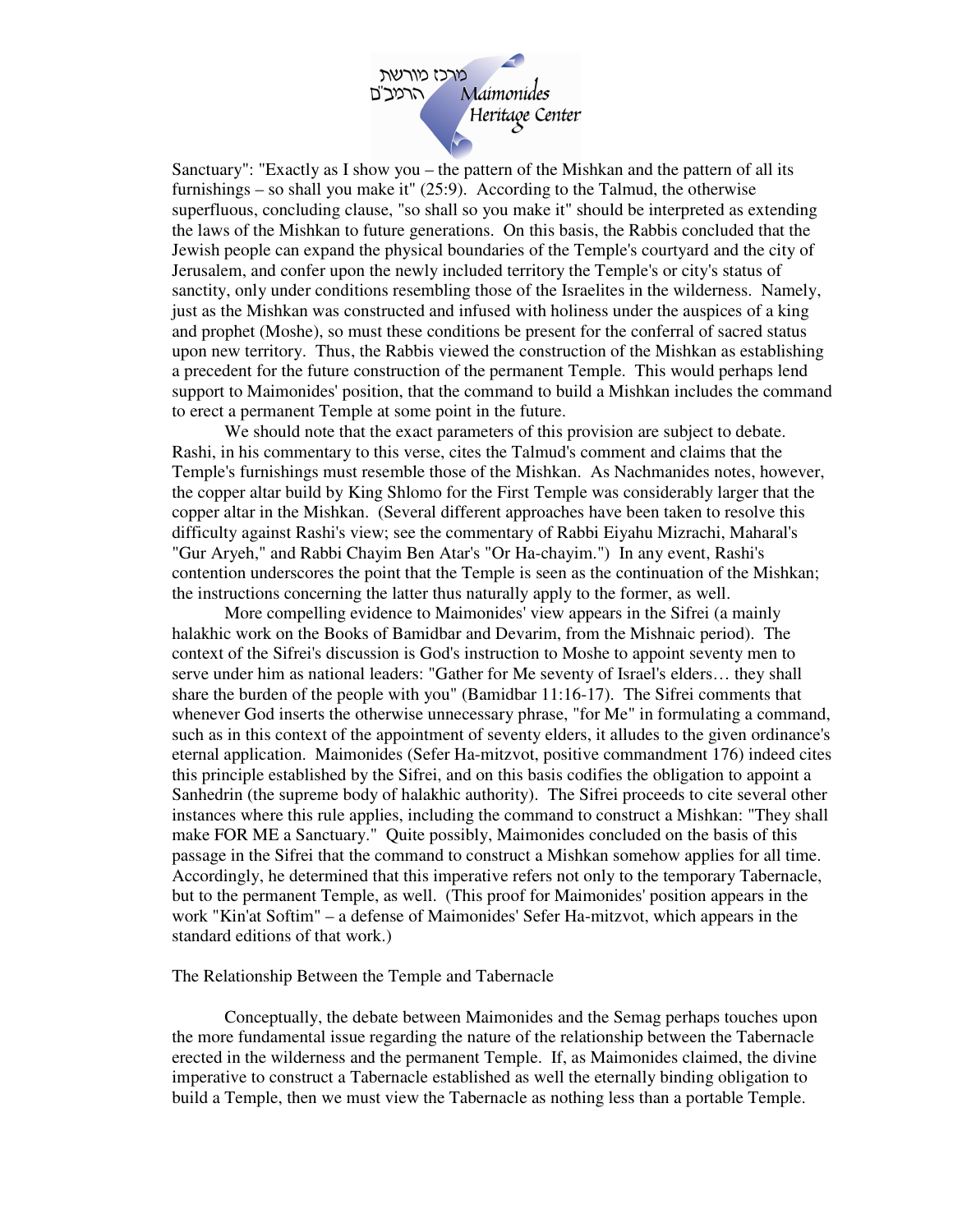

Despite being a tent, rather than a building, the Mishkan's stature equaled that of the Temple. After all, for Maimonides, the Mishkan was the initial means of fulfilling the divine command to construct a Temple.

 The Semag, by contrast, might have perceived the nature of the Tabernacle differently. Having never been intended as the Israelites' permanent condition, the Mishkan, in the Semag's view, cannot possibly be equated with the permanent Temple. Rather, it provided the nation with a temporary means of serving God until they reached their ideal condition during Shlomo's time, when the Temple was erected.

 If, indeed, this conceptual issue underlies the debate between Maimonides and the Semag, one might suggest associating this dispute with a more famous, exegetical controversy concerning the commandment to construct the Mishkan. Rashi (to Shemot 31:18), based on the Midrash (Tanchuma, Teruma 8), asserts that God ordered the construction of the Tabernacle only after the tragic incident of the golden calf. Although the Torah records the sin of the calf only after the instructions concerning the Mishkan, it in fact preceded them. The aforementioned passage in the Midrash explains that the Tabernacle served as a means of atonement for, and rectification of, the incident of the calf. It is commonly explained that the sin of the calf revealed the Israelites' inability to continue worshipping an invisible, abstract deity without some physical representation. To prevent this instinctive need from developing into idolatrous worship, God ordered the construction of a Mishkan, which would, on the one hand, provide a physical representation of His "presence," while at the same time emphasizing His incorporeal essence.

 Now undoubtedly, Rashi did not mean that the idea of a designated location for the worship of God originated only after and in response to the sin of the calf. After all, we find in the Torah a number of explicit references to a Temple even before this unfortunate incident. For example, the Israelites prophetically speak of the Temple's construction as part of their song of praise after emerging safely from the Sea of Reeds: "You will bring them and plant them in Your own mountain, the place You made to dwell in, O Lord, the Sanctuary, O Lord, which Your hands established" (15:17). Moreover, already in Parashat Mishpatim, God conveys the mitzva of bikkurim – bringing one's first fruits to the Temple: "The first fruits of your soil you shall bring to the house of the Lord your God" (23:19). This "house" clearly refers to a Temple. And, two verses earlier, we are introduced to the obligation of "aliya leregel" – to appear before God on the three pilgrimage festivals: "Three times a year all your males shall appear before the Sovereign, the Lord." Where else would one "appear before the Sovereign," if not in a Temple representing His presence?

 Clearly, then, even Rashi acknowledges the need for a Temple even before the sin of the golden calf. As Rabbi Menachem Leibtag explained (see http://tanach.org/shmot/truma/trumas1.htm), Rashi maintained that had it not been for the golden calf, a temporary Tabernacle would not have been needed to serve as a Sanctuary until the construction of the permanent Temple. The Israelites were to have entered and successfully conquered the Land within a matter of just several weeks. (Their stay in the wilderness was prolonged due only to the sin of the scouts – Bamidbar, chapters 13-14.) There would have been no reason, then, to construct a temporary Tabernacle to accompany them for such a brief period of time. It was only the sin of the calf which necessitated their atonement for this grievous sin, which they achieved through the construction of a Mishkan.

 Nachmanides, both in his introduction to the Book of Shemot and in his opening comments to Parashat Teruma, disagreed, arguing that the Torah's presentation in fact follows chronological sequence, such that God ordered the Mishkan's construction even before the sin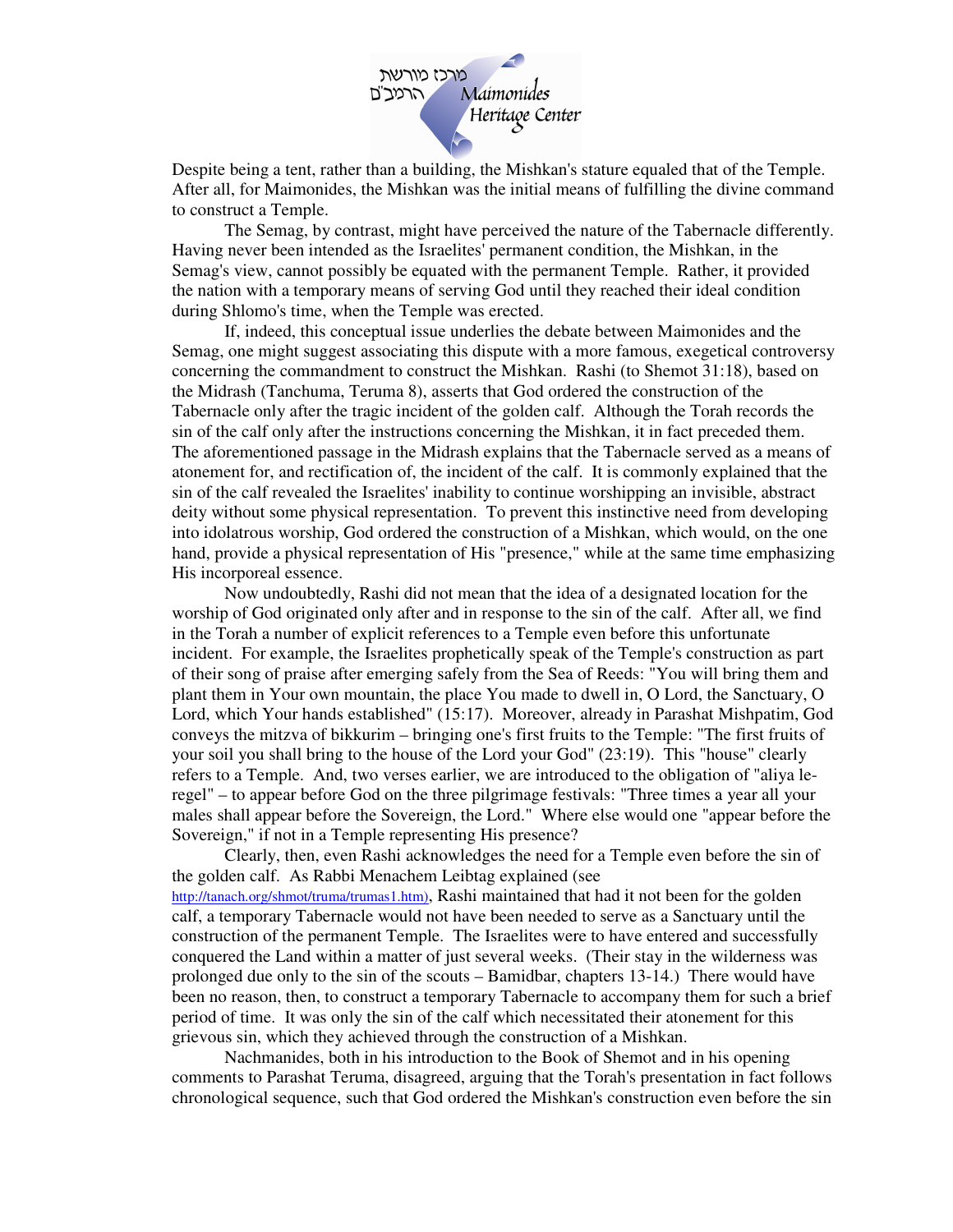

of the calf. Nachmanides viewed the building of the Mishkan as the ideal culmination of the redemption process, which began with the Exodus, continued with the Revelation at Sinai, and climaxed with the descent of God's representative presence in the Tabernacle (as recorded in the final verses of the Book of Shemot). The Mishkan's construction came not in response to unfortunate circumstances, but rather as the execution of the divinely planned process of redemption.

 Conceivably, the debate between Maimonides and the Semag, concerning the Biblical source for the obligation to construct a Temple, hinges on this dispute between Rashi and Nachmanides. Maimonides, who considered the divine imperative to build a Tabernacle the source for the obligation to construct a permanent Temple, viewed the Mishkan as equivalent in stature to the Temple. It is likely, then, that he would embrace Nachmanides' position, that the Mishkan did not merely serve to rectify the unfortunate circumstances that arose due to the incident of the calf, but was rather ordained from the outset. Indeed, nowhere in his writings (to the knowledge of this author) does Maimonides point to the golden calf as the factor necessitating the construction of the Tabernacle. As mentioned, he speaks of the construction of a Sanctuary as a necessary concession to the prevalent mode of ancient pagan worship, but does not make specific mention of the golden calf in this regard. (As we will see in the next section, the positions of Maimonides and Nachmanides concerning the nature and function of the Temple differ significantly from one another. The association drawn here relates specifically to the issue of whether the Mishkan had been initially planned as a precursor to the permanent Temple, or if it was merely necessitated due to the unique circumstances that arose.)

The Semag, by contrast, perhaps followed Rashi's position, that the Tabernacle served a secondary function, and did not represent the ideal situation God had envisioned, so-tospeak, when He released the Hebrew slaves from Egypt. It thus does not share the same status as the permanent Temple, and therefore God's command to construct a Mishkan must be viewed as specific to the particular context in which it was issued, rather than an eternal obligation, as Maimonides claimed.

## The Essential Definition of the Mitzva

 This debate between Maimonides and the Semag likely touches upon a different issue, as well. In the context cited by the Semag as the source for the obligation to build a Temple, the Torah repeatedly refers to the Temple as, "the site that the Lord your God shall choose to establish His Name." Rabbi Sa'adya Gaon interprets "to establish His Name" to mean, "to bestow His majesty." In other words, the Torah here refers to the Temple's function as God's place of residence, as it were, the site He selected to represent His presence among the Nation of Israel. Elsewhere, however, we find reference to a different function served by the Temple. After the consecration of the First Temple, God appears to King Shlomo in a dream and informs him, "I have chosen this site as My House of sacrifice" (Divrei Hayamim II 7:12). The Temple is not merely the site of God's representative presence; it also the "House of sacrifice," the exclusive location for sacrificial worship of the Almighty.

 While the Temple undoubtedly serves both these functions, the question arises as to which of these roles forms the basis of the obligation to construct a Temple. Earlier, we cited four passages from Maimonides' writings where he describes this mitzva. In the first three contexts, he specifies the primary objective of the Temple's construction, claiming that this edifice is "designated for the offering of sacrifices, and where we celebrate three times a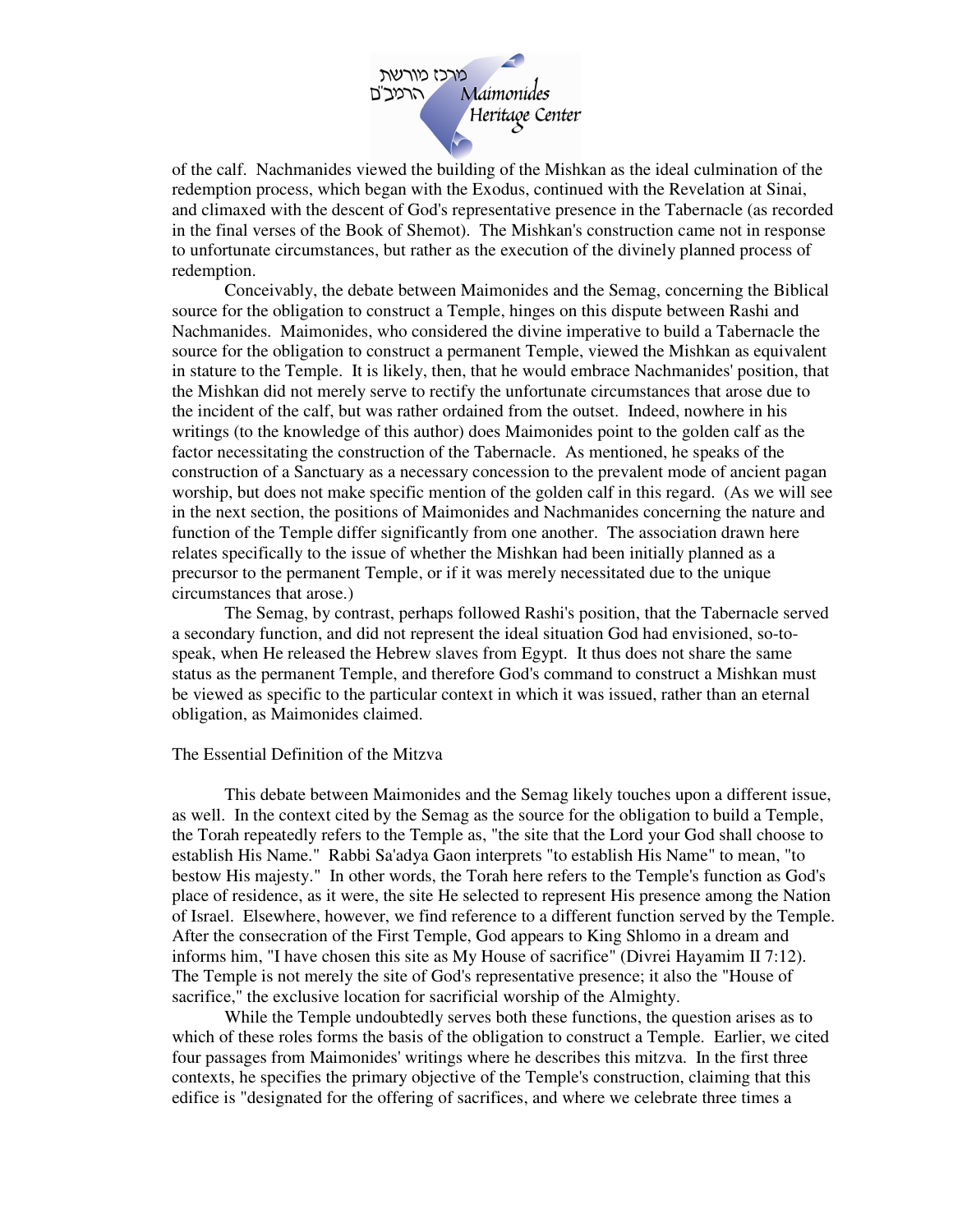

year." According to Maimonides, then, the obligation to build a Temple constitutes an obligation to build a "House of sacrifice," a place designated for sacrificial worship.

This approach to the mitzva expresses itself as well in Maimonides' classification of the obligation to build the Temple's furnishings (the altars, the menorah, and so on). As we saw earlier, Maimonides points to the obligation to build a Temple as a classic example of a mitzva requiring many different practical measures; it demands the construction of the building itself, as well as of the various furnishings. Nachmanides (in his critique of Sefer Ha-mitzvot, positive commandment 33), objects to this classification. In his view, we should instead include the building of these furnishings under the obligation to perform the given rituals involving each. For example, the obligation to construct a menorah should be subsumed under the obligation to light candles in the Temple – a command that necessarily entails the construction of a proper candelabra. Likewise, the requirement to offer daily sacrifices on the copper altar naturally includes the obligation to construct such an altar. It turns out, then, that for Maimonides, the obligation to build a Temple includes the obligation to provide it with the necessary furnishings, whereas Nachmanides maintains that this mitzva is fulfilled even without the furnishings. The furnishings are necessary not for the fulfillment of this obligation, but rather to facilitate the various Temple rituals.

In explaining this debate between Maimonides and Nachmanides, Rabbi Mordechai Breuer, a contemporary writer (*Pirkei Mo'adot*, vol. 2, chapter 21), draws an analogy to the distinction between the construction of a house, and that of a factory or laboratory. A contractor commissioned to build a residential home has completed his task the moment the structure stands, even before it has been furnished. By contrast, a person summoned to construct a factory cannot be said to have completed his work before he has provided the equipment and machinery necessary for the factory's operation. The debate between Maimonides and Nachmanides reduces to the question of whether we compare the Temple to a residential home, or a factory. According to Nachmanides, the mitzva to build a Temple requires building a "residence," as it were, for the Almighty, a place where He may "establish His Name." Therefore, the Nation of Israel fulfills its obligation in this regard even before they have "furnished" the building. Maimonides, however, as we have seen, understands the obligation as requiring the nation to build a "House of sacrifice," a place to worship and serve the Almighty. Naturally, then, this mitzva has not been fulfilled until the building is equipped with the appurtenances necessary for its functioning.

This issue, too, likely relates to the question as to the Biblical source of this obligation. It would appear that the Semag did not subscribe to Maimonides' definition of this mitzva, as intended to provide a location for sacrificial worship. If this were the obligation's primary objective, there would be no reason to distinguish – as the Semag implicitly does – between the temporary Mishkan and permanent Temple. Such a distinction seems reasonable only if we focus not on the functional purpose of the Sanctuary, but rather on the element of "hashra'at ha-Shekhina" – God's "residence" in the given edifice. For while the Temple and Tabernacle were identical with respect to their facilitating of sacrificial worship, they differed considerably in terms of the nature of God's presence within them. Although God did, indeed, "reside" in the Mishkan, He did so only so long as it contained the ark, which symbolized His throne. During the period of the prophet Shemuel, when the ark was not situated in the Mishkan, Benei Yisrael were permitted to offer sacrifices anywhere they wished; they were not required to bring their sacrifices to the Mishkan. The reason, as Rabbi Breuer (ibid.) explains, is clear: the Torah forbids bringing sacrifices outside the Tabernacle only when God "resides" within it; under such circumstances, He demands that His subjects frequent His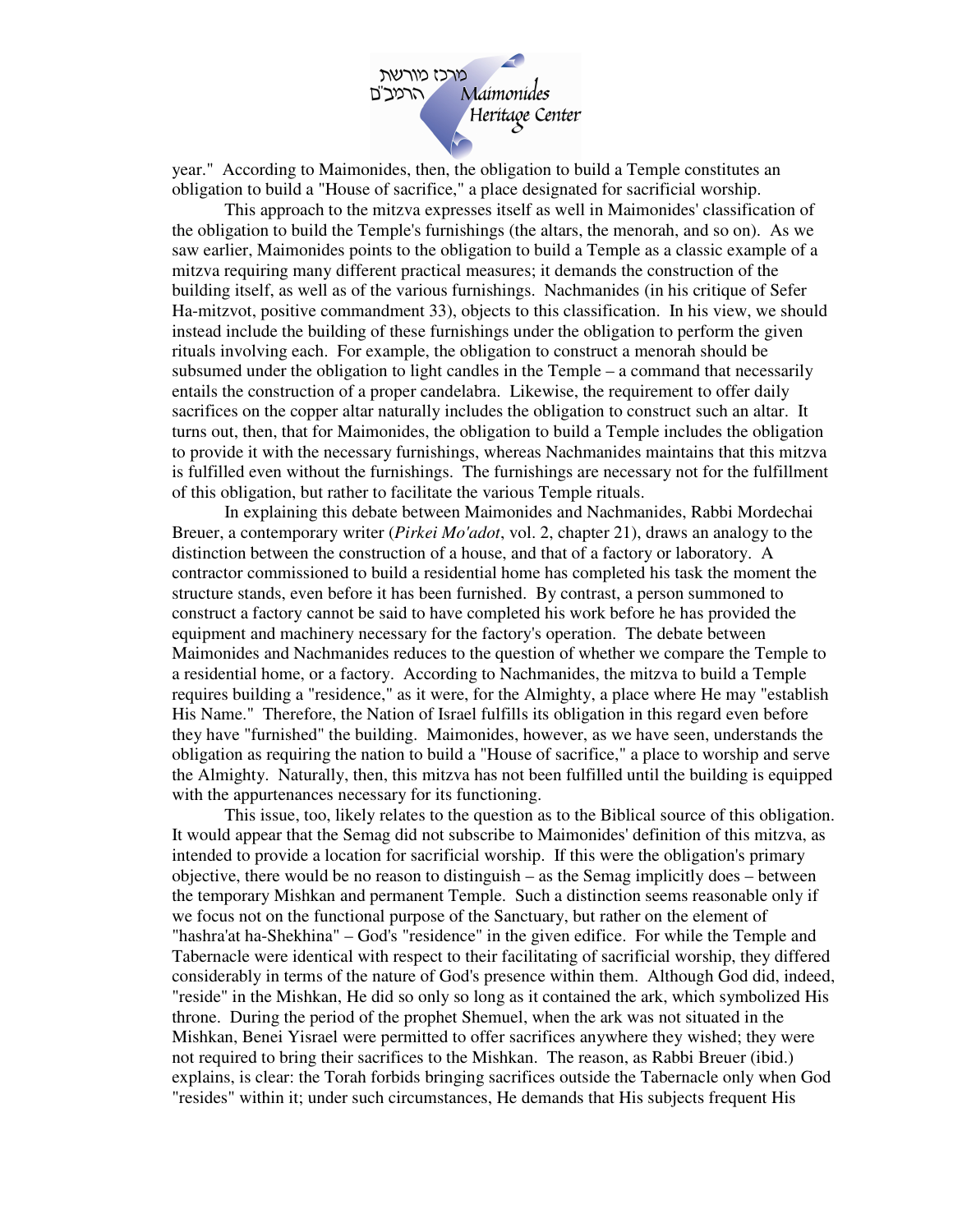

"abode" to offer tribute. When, however, He does not reside in the Mishkan, as symbolized by the ark's absence, they may offer sacrifices in any location.

With the Temple's construction, however, the situation changed. As Maimonides codifies (Hilkhot Beit Ha-bechira, 1:3), the construction of the Temple rendered it forbidden to ever again offer a sacrifice to God anywhere outside the Temple. Even after the Temple's destruction, God's presence remains on the Temple Mount in Jerusalem, and thus sacrificial worship is forbidden anywhere else. And according to Maimonides (Hilkhot Beit Ha-bechira 6:14-16), the site of the Temple retains its full status of halakhic sanctity even after its destruction, such that one may, strictly speaking, offer sacrifices even today on that site. (Most authorities nevertheless forbid doing due to technical considerations, such as the uncertainty regarding the precise location of the altar and the lineage of contemporary kohanim.) Once God chose "to establish His Name" at this site, it becomes the permanent, everlasting location of the divine presence.

Accordingly, the Semag could not interpret God's command to build a Mishkan as including as well the obligation to construct a Temple. For he defines the obligation to construct a Temple not in the functional sense, as Maimonides does, but rather as requiring the establishment of God's permanent home, as it were. Once God chooses a place for His eternal "residence," His nation bears the obligation to build Him a home at that site. Clearly, then, the obligation to build a Mishkan cannot refer as well to this, eternal mitzva, which involves the establishment of a permanent "residence" for the Almighty.

For Maimonides, of course, this distinction – though undoubtedly correct – is entirely irrelevant as far as this mitzva is concerned. This commandment requires building a "House of sacrifice," a role served by the Mishkan to the same extent as the permanent Temple in Jerusalem. Accordingly, the divine imperative to construct a temporary "tent of sacrifice" indeed refers as well to the future "House of sacrifice."

## Summary

 This essay analyzed the fundamental debate between Maimonides and the Sefer Mitzvot Gadol concerning the Biblical source for the Torah obligation to construct a Temple. Maimonides extracted this obligation from God's command to the Israelites to build a temporary Sanctuary, a Mishkan, in the wilderness. The Semag, by contrast, unwilling to transform the imperative regarding a temporary structure into an eternal obligation, cites a different verse, requiring the construction of a permanent Temple at the site chosen by God as His place of residence. After bringing possible evidence for Maimonides' position from earlier sources, we proceeded to assess the conceptual underpinnings of this debate. First, we suggested that these views might result from different perspectives on the nature of the temporary Tabernacle, the question of whether it represented the ideal condition initially envisioned by the Almighty, or a necessary measure necessitated by the sin of the calf. Maimonides likely adopted the former viewpoint, and thus accorded the Mishkan a status similar to the Temple, whereas the Semag perhaps viewed the Mishkan as serving a secondary function, rather than as a precursor to the permanent Temple. Finally, we suggested that this debate perhaps hinges on a different issue, whether the obligation to build a Temple focuses mainly on providing a place of residence, so-to-speak, for God, or on the need for a "House of sacrifice." The Semag most likely viewed the obligation as geared to the construction of a house for God's "residence," and for this reason distinguished between the temporary Mishkan, and the Temple, which marked the permanent establishment of God's presence in